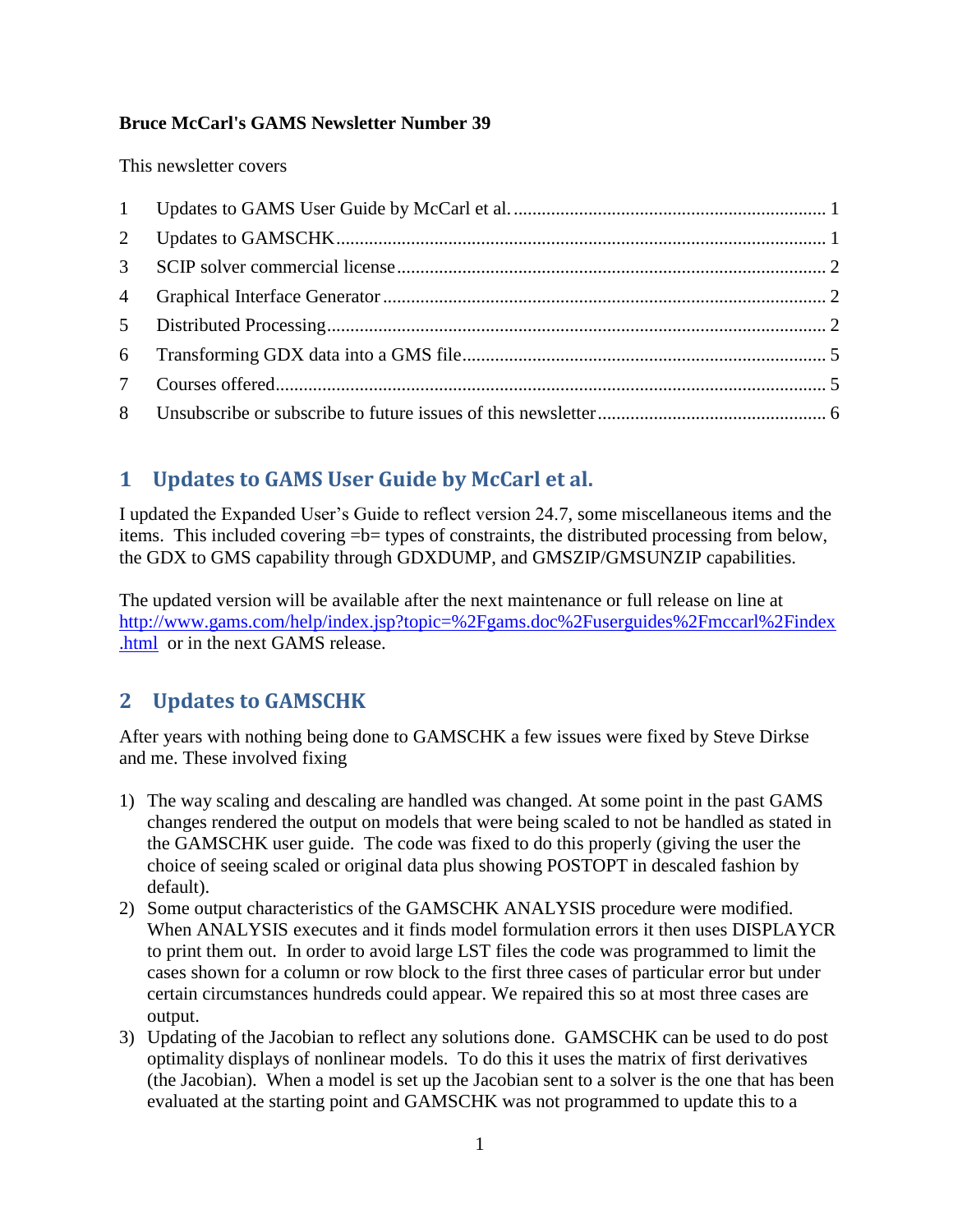current solution. GAMSCHK POSTOPT did not update to reflect the solution point and the derivatives only reflected the starting point. Now the Jacobian is updated to the results of any solves that are done.

### <span id="page-1-0"></span>**3 SCIP solver commercial license**

A commercial license is now available for the SCIP solver, which solves Constraint Integer Programming. According to the SCIP web page, it is a standalone solver for linear programming (LP), mixed integer programming (MIP), and mixed integer nonlinear programming (MINLP). More can be found on the SCIP at<http://scip.zib.de/#about> .

## <span id="page-1-1"></span>**4 Graphical Interface Generator**

Wolfgang Britz has developed a GAMS Graphical Interface Generator (GGIG) for use with GAMS programs. GGIG generates a basic graphical user interface (GUI) which allows one to operate GAMS models models through a Java based user interface. The documentation indicates GGIG supports 5 main functions:

- 1. Generation of user operable graphical controls from XML based definitions where the user can then interact with the GUI to change the state of the controls and can map the controls to GAMS code.
- 2. Generation of GAMS compatible data from the state of the control which can be stored in GDX format.
- 3. Execution of a GAMS program while passing the state of the control to GAMS as an include file.
- 4. Exploitation of results from GAMS runs by providing an interface to define the necessary interfacing definitions to load results from a GAMS into the CAPRI exploitation tools.
- 5. Access to GAMS related utilities for model analysis. These include a viewer for GDX files, a utility to build a HTML based documentation of the GAMS code and a batch execution utility.

GGIG is currently used in a number of economic and agricultural modeling projects. GGIG also supports applications using  $R$  and Java. Details, code and documentation on GGIG is present at [http://www.ilr.uni-bonn.de/agpo/staff/britz/ggig\\_e.htm.](http://www.ilr.uni-bonn.de/agpo/staff/britz/ggig_e.htm)

## <span id="page-1-2"></span>**5 Distributed Processing**

GAMS model instances can take a long time to solve and one may need to solve the model for a number of scenarios with the result taking weeks or months. GAMS has the GRID computing facility but on PCs use over a network of machines can require substantial IT involvement often rendering such an implementation to be impractical. Recently I had a many scenarios to run for a time consuming models and I wrote a semi-automated procedure to share the work across different machines then merge the results. I then wrote a simple example of the procedure and improved it with some help from GAMS personnel. Basically, the code (merge\_control\_example.gms) writes GAMS script files to run a distributed set of jobs on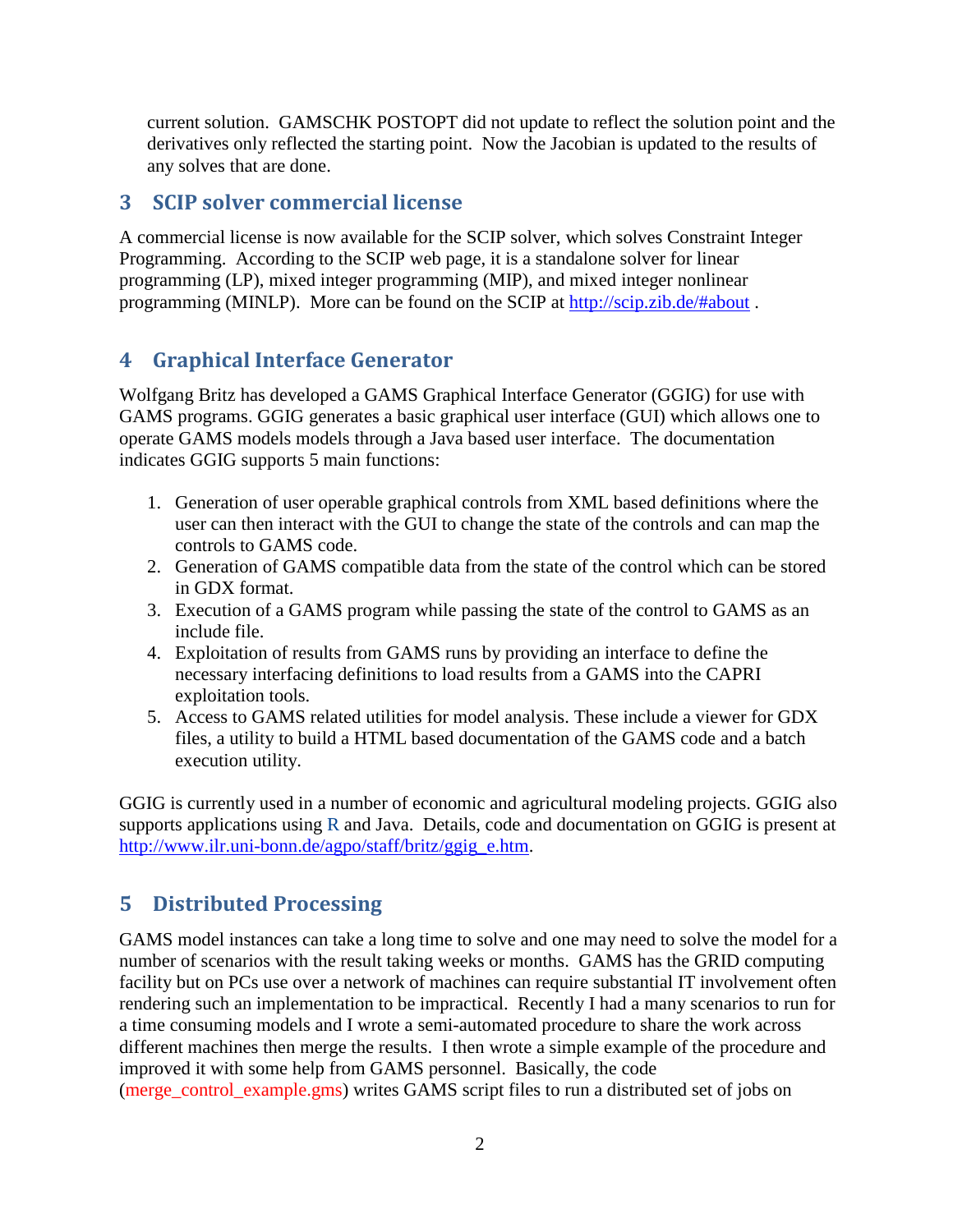multiple processors/machines involving creating GDX files to pass scenario data and return scenario results plus writing a GAMS file that runs the scenarios. The procedure also compresses the files for the remote machines into a zip file for transfer. A run of merge\_control\_example.gms also writes a file merge\_mergethem.gms that merges all into a unified file and a script file that runs it.

The example extends the AGRESTE.GMS model library file and is available at <http://www.gams.com/mccarl/newsletter/examples39.zip> .

The core code - merge\_control\_example.gms creates all files used in the whole process. It is AGRESTE context specific with AGRESTE related data handling, reporting and scenario development but also many generic features. Within that code the user tells: a) how to allocate scenarios to processors, and b) what data to save and load. Then it writes script files for each processor plus a processor specific GDX file containing the scenario definition data. It also writes a file that runs the scenarios. In turn it zips the all the relevant files for transfer to the remote machine.

On the distributed processors/machines, the user needs to move in the zip files and extract then then initiate the scrip file whereupon the scenarios are run and as they finish the results are automatically unloaded into GDX files. Then the user needs to transfer these GDX files back to a location on which the data will be merged by running merge\_mergethem.gms.

Operationally in the main merge\_control\_example.gms file we

- 1. Define the scenarios and in this agreste example link them to some alternative manipulations of the agreste price, land and risk aversion data (see section 1 in the code).
- 2. Define the processors to be used and assign scenarios to be run by each processor (see section 2)
- 3. Give a name to the procedure that will run the scenarios on the assigned processors (in this case agreste\_loop - see section 3)
- 4. Identify which report parameter that reflect the solution for each scenario are to be merged (see section 4 ).
- 5. Set up parameters for the data items and sets that define the scenarios (see section 5)
- 6. Create processor specific GDX files that contain scenario data to be run and processor specific script files plus create a zip file to pass to the processor (Section 6).

There are a number of subparts to this step. In particular, for each processor we a. Set up scenario data and put it in an appropriately named GDX file (section 6a) b. Create a script file for that processor (section 6b)

7. Create GAMS code in the file merge mergethem.gms that will merge the results (section 7).

Here there are several steps involved

- a. We define a control variable that contains the names of the report items to merge - section 7a.
- b. We declare the parameters and sets that are involved with holding the scenario dependent reports to be merged (not needed if restarting) - section 7b.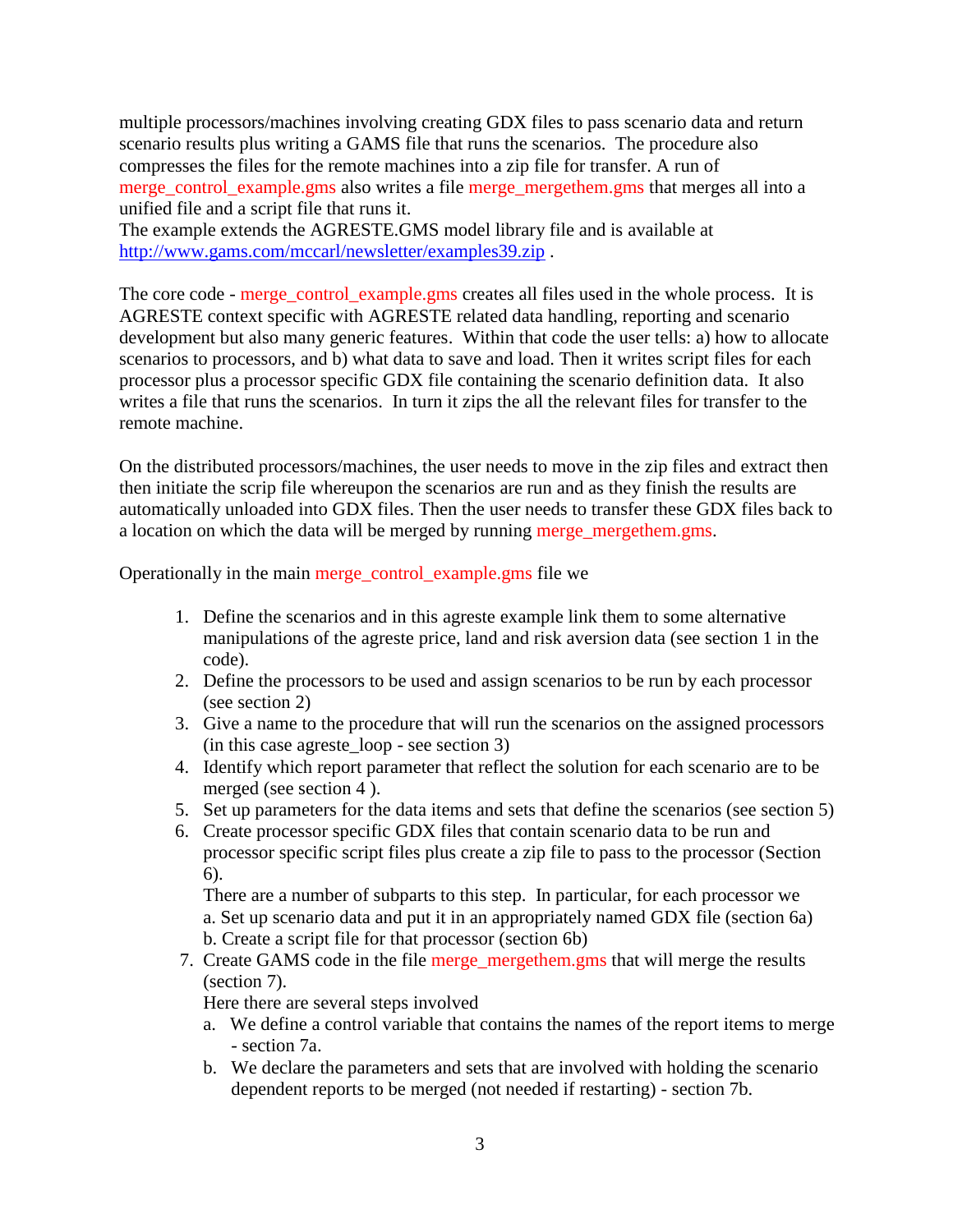- c. We include a statement to load the GDX file data from each processor using \$loadm so the data will be merged - section 7c.
- d. We form a set that tells what scenarios have been found section 7e.
- e. We display merged results and write a GDX file of them section 7f
- 8. Get agreste.gms from the library and run it to create a restart file section 8.
- 9. Create a GMS file that runs the scenarios called agreste\_loop section 9. In doing this we
	- a. Set up scenario particulars section 9a
	- b. Define the names of the cross scenario reports that are computed and subsequently passed on for use in the merge operations - section 9b.
	- c. Load in data that tells what scenarios to use and accompanying data section 9c.
	- d. Loop through the scenarios assigned to a processor setting it up, solving it and computing reports on the results - section 9d.
	- e. Unload data into the GDX file for subsequent use in the merge operation section 9e
- B. In doing this merge control\_example.gms writes several types of files
	- 1. Files for use on each of the remote processors
		- a. A script file for that processor with a name like script\_for\_secondprocessor.gms that when run executes all the GAMS tasks needed to be done on that processor. One will be generated for each processor identified in the runstodo table.
		- b. A GDX file for each processor with the scenario data named send\_to\_processorname.GDX or in the example send\_to\_secondprocessor.GDX
		- c. A gms file that is used on all remote processors to runs the scenarios called agreste\_loop.gms.
		- d. A restart file that is created after agreste is run (a1.g00).
		- e. A zip file that contains the 4 files just above for each processor called zip\_to\_send\_to\_processorname.zip or in the example zip to send to Secondprocessor.zip.
	- 2. A file for the merge operation named merge mergethem.gms that merges the data from the distributed runs assuming the GDX files of results have been moved to the project directory.
- C. On the remote processor one needs to
	- 1. Copy in and unzip the file zip\_to\_send\_to\_processorname.zip. In this example one file is named zip\_to\_send\_to\_processorname.zip. This unpacks the script file (script\_for\_second\_processor.gms), a1.g00, the agreste\_loop.gms file and the send to processorname.GDX (e,g, send to secondprocessor.GDX)
	- 2. Run the script file which causes a load of the GDX file of data, a run of agreste loop.gms executing all assigned scenarios, creation of scenario dependent reports and an unloading of the results in a GDX file for use in the merge exercise. (results\_processorname.GDX or in the example results\_secondprocessor.GDX)
	- 3. Move the results GDX file to the location where the merge is to be run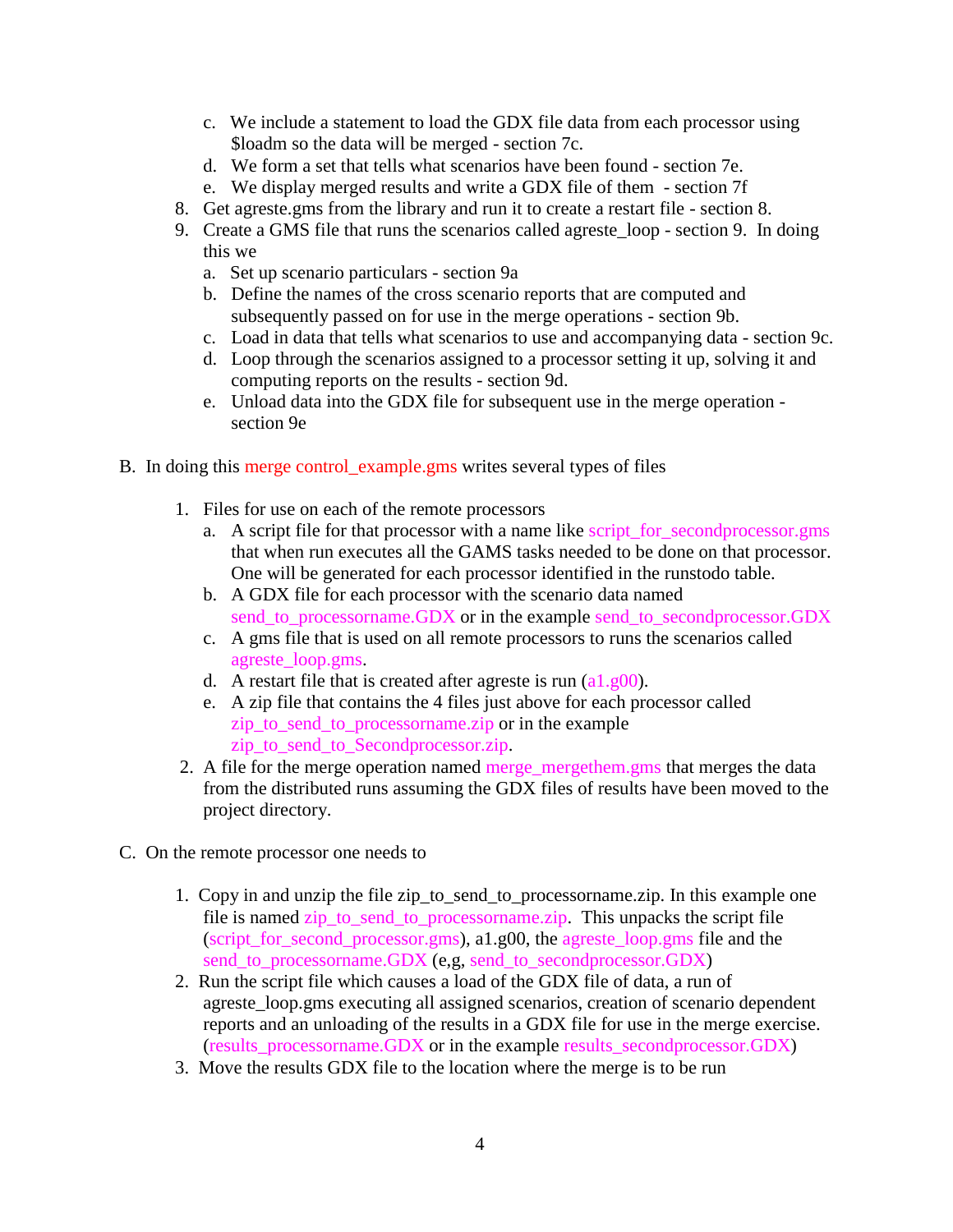- D. Then back on the main machine
	- 1. One makes sure the results procssorname.GDX files have been moved.
	- 2. Run the merge\_mergethem.gms to obtain the merged results. These will appear in merge mergethem.lst or in results agreste.GDX.
	- 3. Note this procedure can be run at any time even if all the GDX files are not present.

A few notes

- The GAMS command **execute unload** is used to place the results into GDX files since they only exist at execution time.
- The code for loading from the GDX files uses the GAMS command **\$loadm** to merge the results as that command augments the earlier information merging in the data.
- merge mergethem when executed does the merger and it can be followed by something else to create user reports. For this you may want to restart it from an agreste , agreste\_loop or merge\_control\_example restart file.
- Much more could be done with this. For example, one could insert commands that copy the zip file to the remote processors on a network, then unzip and run it. Additionally one could write code to copy back the GDX files of results. One can also write a procedure that waits for the GDX files to be present before running the merge mergethem.gms file.

#### <span id="page-4-0"></span>**6 Transforming GDX data into a GMS file**

One can take the data in a GDX file and put it into a GMS source file using GDXDUMP including domains and the parameter values. Consider the following example

```
*load in the transport model
$ call gamslib trnsport
*execute the model and create a GDX file
$ call gams trnsport lo=%gams.lo% GDX=trnsport
* Create GAMS source that declares symbols and data
$call GDXdump trnsport.GDX NoData > newtransport data only.gms
```
Here the line \$call GDXdump trnsport.GDX NoData > newtransport data only.gms takes the contents of the GDX file and writes them into the file newtransport\_data\_only.gms. The resultant file is just sets and parameters. No model declaration statements or calculations will be present.

### <span id="page-4-1"></span>**7 Courses offered**

I will be teaching

 Basic to Advanced GAMS class Aug 8, 2016- Aug 12, 2016 (5 days) in the Colorado Mountains at Frisco (near Breckenridge). The course spans from Basic